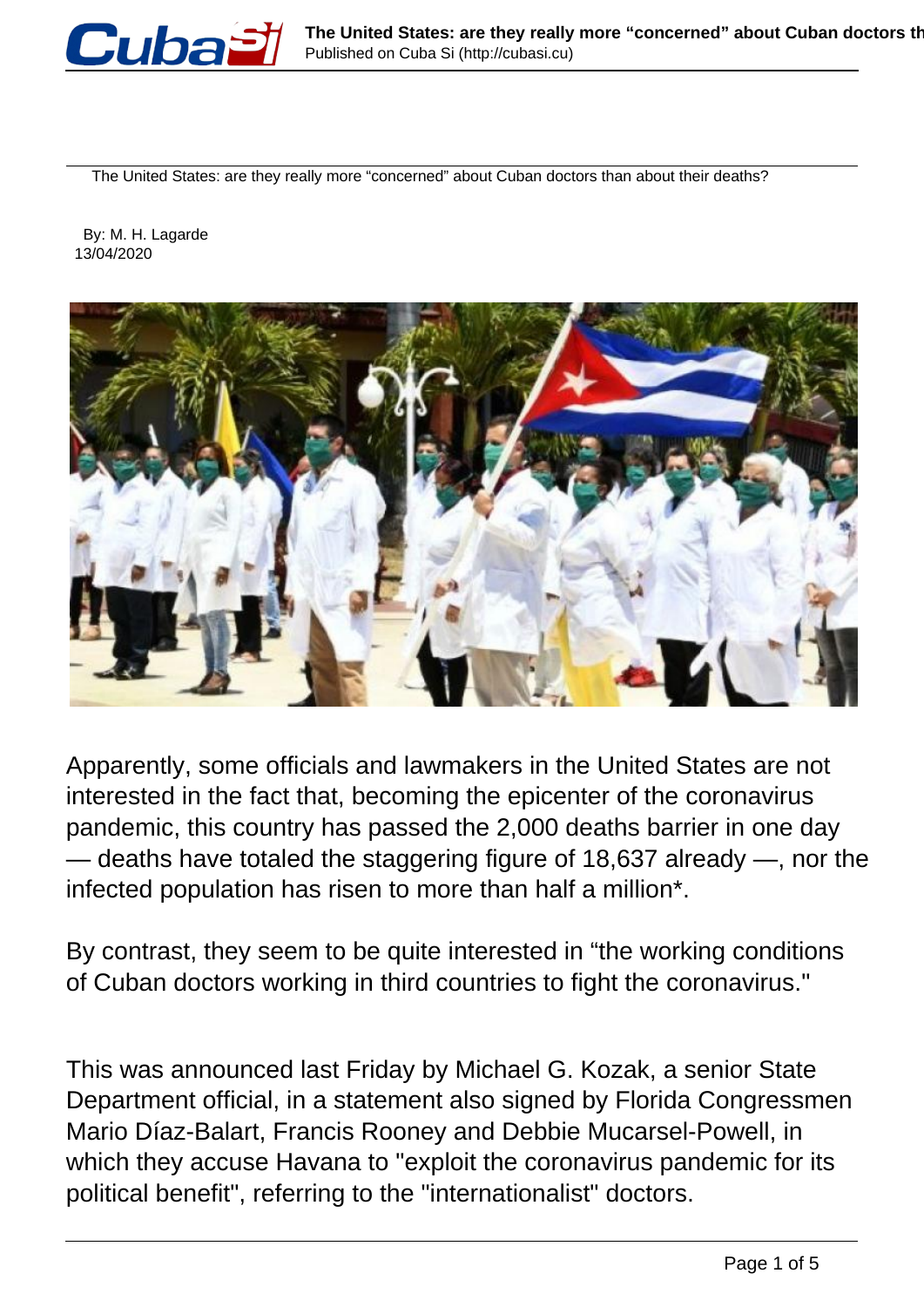

Kozak wrote on Twitter, "Cuba continues to violate multiple International Labor Organization conventions that protect workers' rights to organize, assemble and bargain collectively. Cuba, and countries accepting their doctors and nurses, must live up to their ILO commitments.



"We urge countries hosting Cuban doctors to protect their rights. Demand Cuba stop confiscating pay and passports. Require proof of medical credentials. Make bilateral agreements public. Crises don't justify trafficking medical professionals, who need protection now more than ever," added the senior official.

This man's statements confirm that plotting is the priority of the US government, instead of human life or the respect for citizens' right both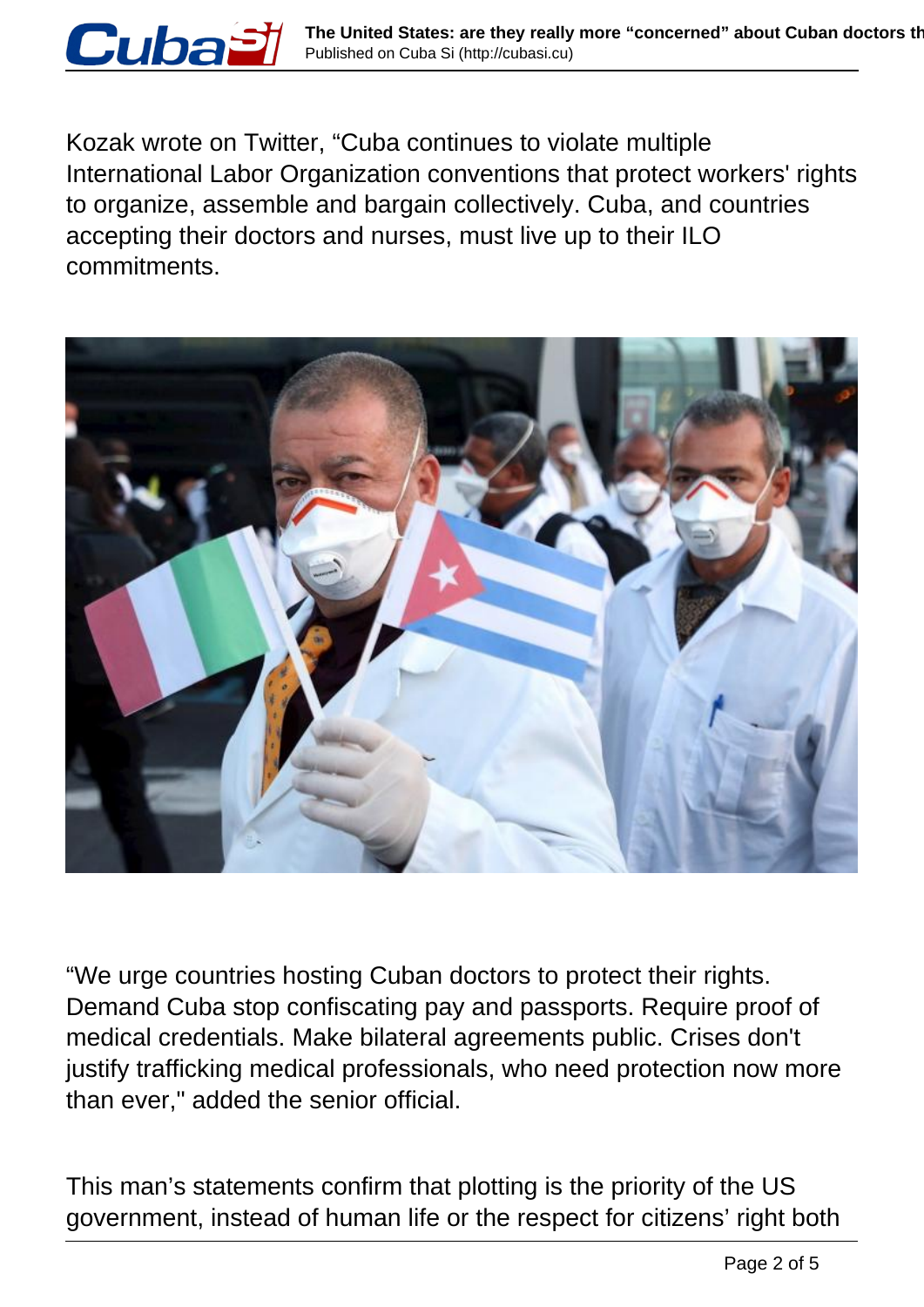in the US and the world.

The campaign of lies against Cuban doctors has nothing to do with the wellness of Cuban doctors, but with the electoral mess in that nation.

In an article released by El Nuevo Herald on March 1, former congresswoman Ileana Ros-Lehtinen, in a burst of sincerity, stated: "Soon, the US State Department will submit its annual report on human trafficking, and many human rights activists here in the community of South Florida have worked hard lobbying our federal government to deservedly classify Cuban medical missions as human trafficking."

It is no secret who these pro-human rights activists are in the community of South Florida: members of the Anti-Cuban mafia she and the aforementioned congressmen are part of.

The lobbying she refers to is also not a mystery. This is another Quid pro quo, in the Ukraine's style, between the Miami terrorist mafia and the current administration. Blinded by the hatred of a failure, which has now been in existence for 60 years, they are convinced that Trump will give them free rein to do whatever they want against the island in exchange of Trump's electoral victory in Florida in 2020.

In their stubborn political madness, they do not even realize that the Cuban community, to which they say to represent, will not take part in any of this nor will hold their relatives in the island as hostages for their political or economical benefits.

On the other hand, it deeply hurts them that their campaign of lies against Cuban doctors, which is the same in favor of the US blockade, has showed no success in the international arena.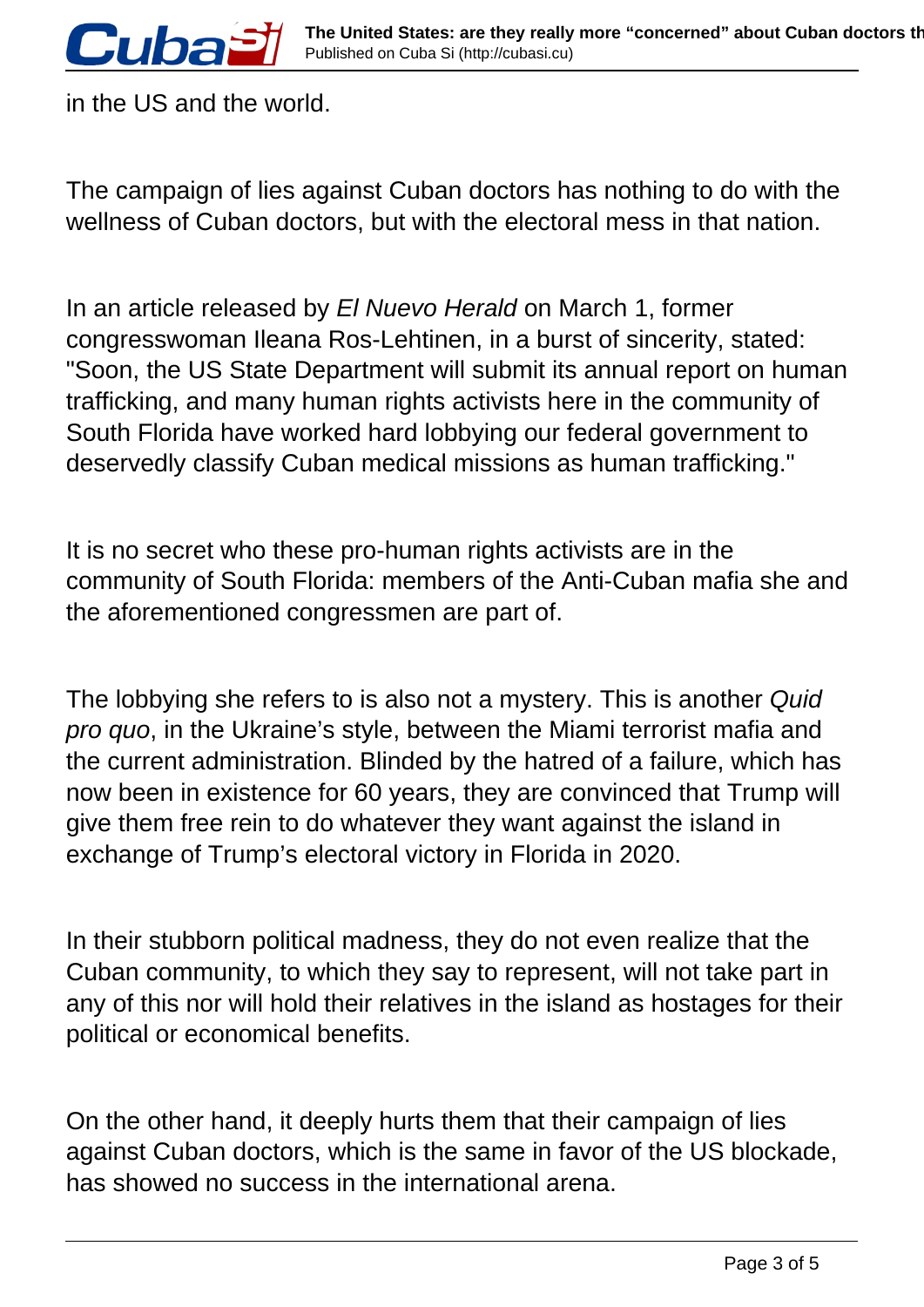



As soon as the pandemic unleashed, more than 15 countries in the world requested the solidarity of Cuba and nearly 70 acquired Cuban medicines.

Not without good reason. While Cuba is saving lives, the US government — going back to the best times of pirates and buccaneers concentrates on stealing face masks and other medical supplies even to close allies, blocks the shipment of medical aid to Venezuela, Cuba and Iran, and threatens — in order to justify its helplessness to saving thousands of American citizens — to cut the 500-million funding to WHO.

Applause to Cuban health professionals around the world shows that the almost unanimous vote that takes place every year at the UN headquarters against the US blockade on Cuba, is not a routine ceremony. It is a strong statement against the greatest genocide of history.